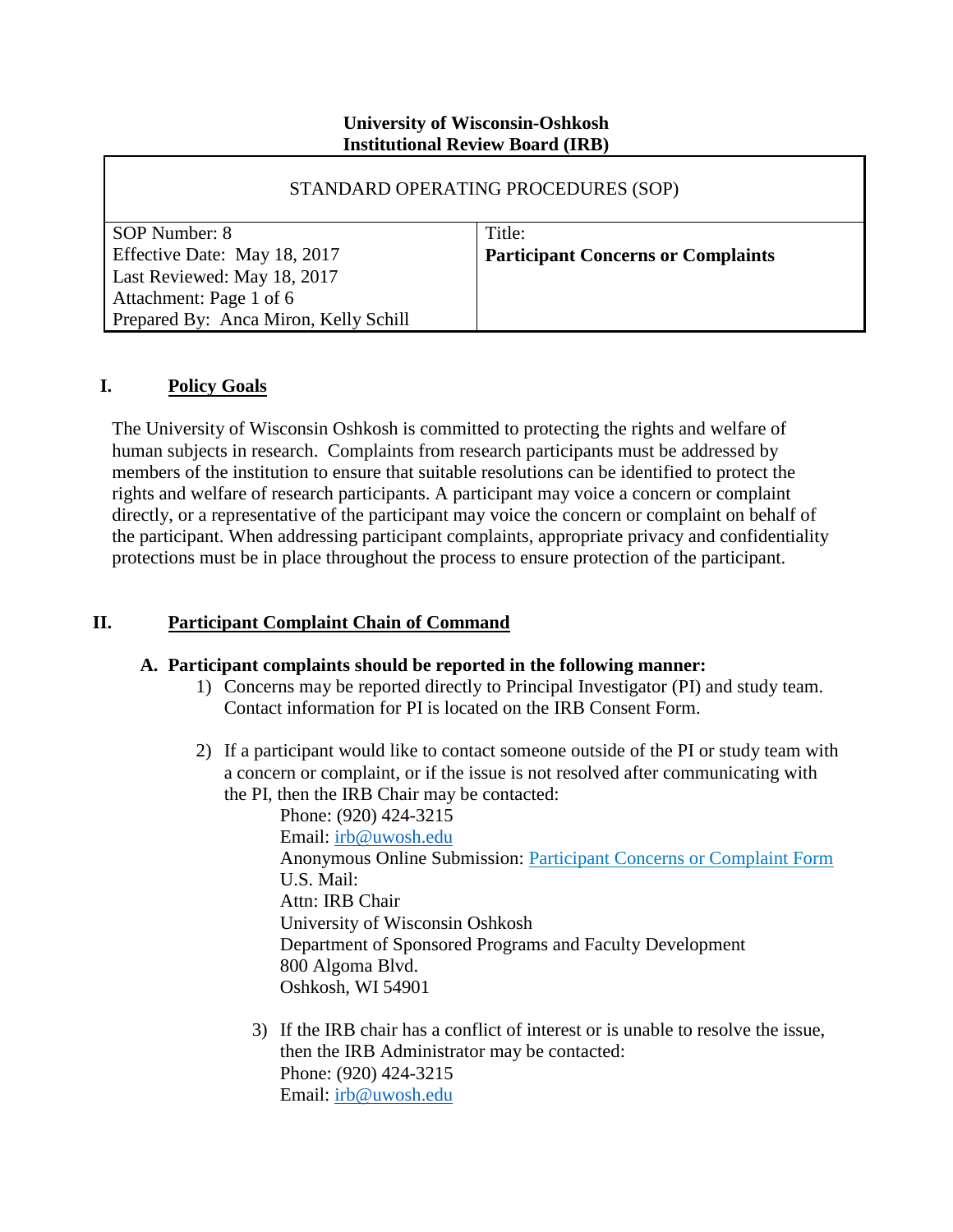U.S. Mail: Attn: IRB Compliance Administrator University of Wisconsin Oshkosh Department of Sponsored Programs and Faculty Development 800 Algoma Blvd. Oshkosh, WI 54901

# **III. Participant Complaint Procedure**

## **A. Participant complaints received by the PI and/or study team**

If a participant complaint is received by the investigator or study team (any individuals directly involved with participants or the informed consent process), the investigator must ensure that the complaint is addressed and resolved in a method that protects the rights and welfare of the participant and is consistent with the IRB-approved study. If the complaint results in the need for the investigator to amend the IRB-approved study, an [IRB Modification Request Form](http://grants.uwosh.edu/sample-page/research-compliance/institutional-review-board-irb/irb-forms/) must be submitted to the IRB for approval.

All complaints received by the PI and/or study team should follow these reporting guidelines:

- 1) If the complaint is resolved by the PI and does not meet the criteria of an unanticipated problem, then no further action is required.
	- o The phrase "unanticipated problems" involving risks to subjects or others" is found but not defined in the HHS regulations at 45 CFR part 46. OHRP considers unanticipated problems, in general, to include any incident, experience, or outcome that meets all of the following criteria:
		- a. unexpected (in terms of nature, severity, or frequency) given (a) the research procedures that are described in the protocol-related documents, such as the IRB-approved research protocol and informed consent document; and (b) the characteristics of the subject population being studied;
		- b. related or possibly related to participation in the research (in this guidance document, possibly related means there is a reasonable possibility that the incident, experience, or outcome may have been caused by the procedures involved in the research); and
		- c. suggests that the research places subjects or others at a greater risk of harm (including physical, psychological, economic, or social harm) than was previously known or recognized.
	- o [OHRP guidance on unanticipated problems and examples](https://www.hhs.gov/ohrp/regulations-and-policy/guidance/reviewing-unanticipated-problems/#Q1)
- 2) If the complaint meets the criteria of an unanticipated problem, the investigator must report the complaint promptly to the IRB using the [Unanticipated Report Form.](http://grants.uwosh.edu/sample-page/research-compliance/institutional-review-board-irb/irb-forms/) If the PI is uncertain if an event meets the criteria of an unanticipated problem, they should contact the IRB Chair for clarification. Unanticipated problems are reviewed by a convened IRB.
	- o It may not be possible for the investigator to completely resolve the complaint prior to the prompt reporting deadline (within 72 hours of event); however, the investigator must still report the incident and should describe the current status of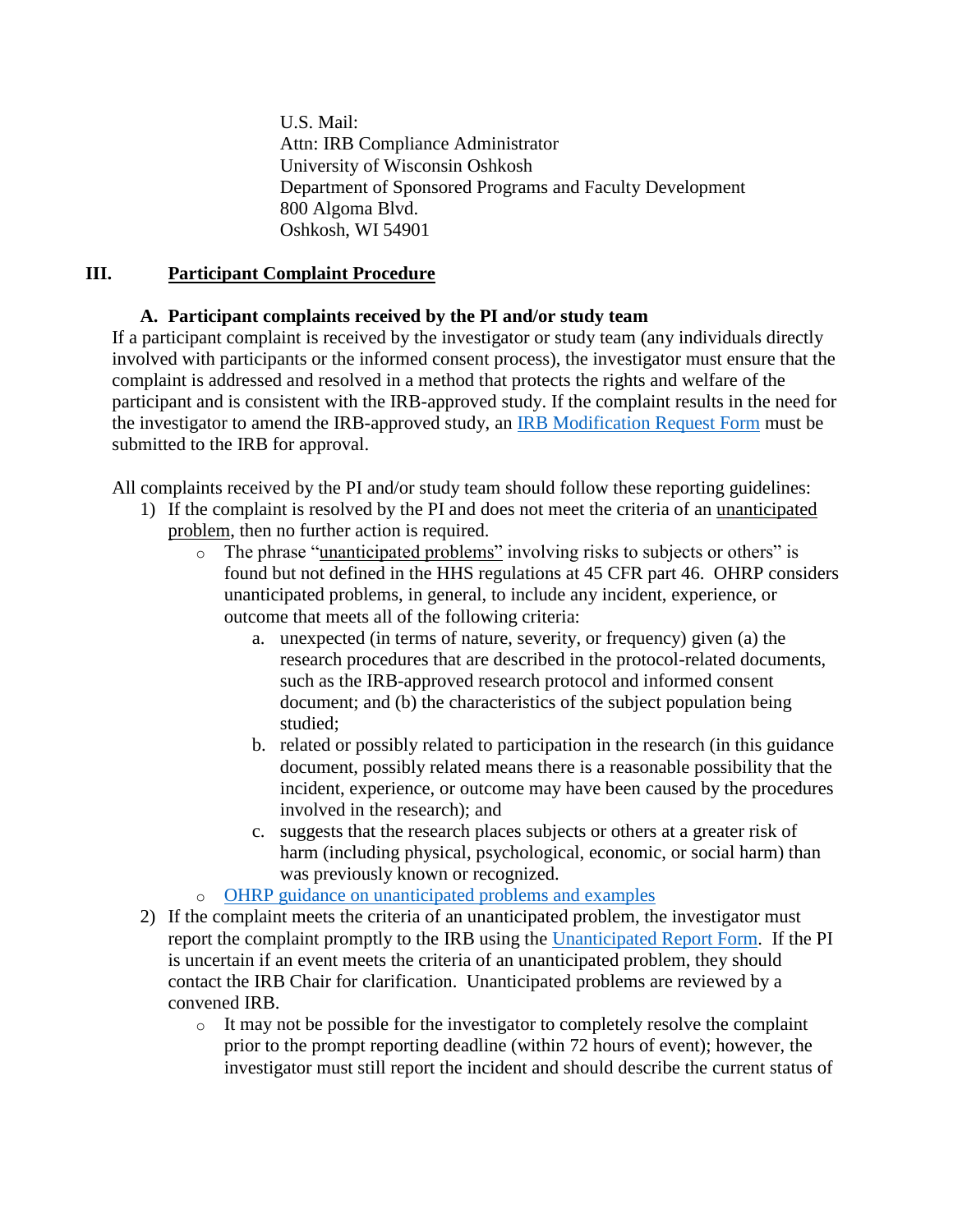the complaint resolution in the Unanticipated Report Form as well as a plan for future action toward resolution.

- o If a complaint involves non-compliance with the IRB-approved protocol, procedures outlined in [SOP #9: Noncompliance](http://grants.uwosh.edu/sample-page/research-compliance/institutional-review-board-irb/irb-sops/) will be followed.
- 3) If the investigator is unable to resolve the complaint satisfactorily with the participant, the complaint should be reported by the investigator to the IRB Chair. The IRB Chair should be notified promptly at such a time as it is determined that the problem cannot be resolved without additional help from the institution.

# **B. Participant complaints received by the IRB Chair**

If a participant complaint is received by the IRB Chair, the chair takes necessary steps to address the complaint. If the complaint identifies a specific study of concern, the investigator of the study may be contacted to assist in addressing the complaint. The IRB chair will complete the [Reporting Form for Participant Concerns or Complaints](http://grants.uwosh.edu/sample-page/research-compliance/institutional-review-board-irb/irb-forms/) (Appendix A) or ask the complainant to complete the form. The form is used to document receipt of the complaint as well as any actions taken to address the complaint. The IRB chair may engage the IRB (or a subcommittee of the IRB) if assistance with a corrective action plan for resolving the issue is necessary.

## **C. Participant complaints received by head of IRB: an institutional official outside of the study team**

Any participant complaints received that have not been resolved by the PI, study team, or IRB Chair are directed to the head of the IRB. If necessary, the head of the IRB will consult with the Institutional Official for Research to develop a corrective plan to resolve the issue.

# **References:**

1. University of Utah:<https://irb.utah.edu/participant-resources/complaints.php>

2. UCLA OHRPP; Policy and Guidance: Complaints, Concerns and Suggestions, and reports of undue influence regarding the conduct of human participants' research. <http://ora.research.ucla.edu/OHRPP/Documents/Policy/11/Complaints.pdf>

3. Tulane IRB Complaints and Non-compliance policy.

<http://www2.tulane.edu/asvpr/irb/upload/Section-10-Complaints-and-NonCompliance.pdf>

4. USC HSPP Policies and Procedures (2016). Chapter 22. Complaints regarding human subjects research. [https://oprs.usc.edu/files/2012/11/Chapter-22-Complaints-Regarding-Human-](https://oprs.usc.edu/files/2012/11/Chapter-22-Complaints-Regarding-Human-Subjects-Research.pdf)[Subjects-Research.pdf](https://oprs.usc.edu/files/2012/11/Chapter-22-Complaints-Regarding-Human-Subjects-Research.pdf)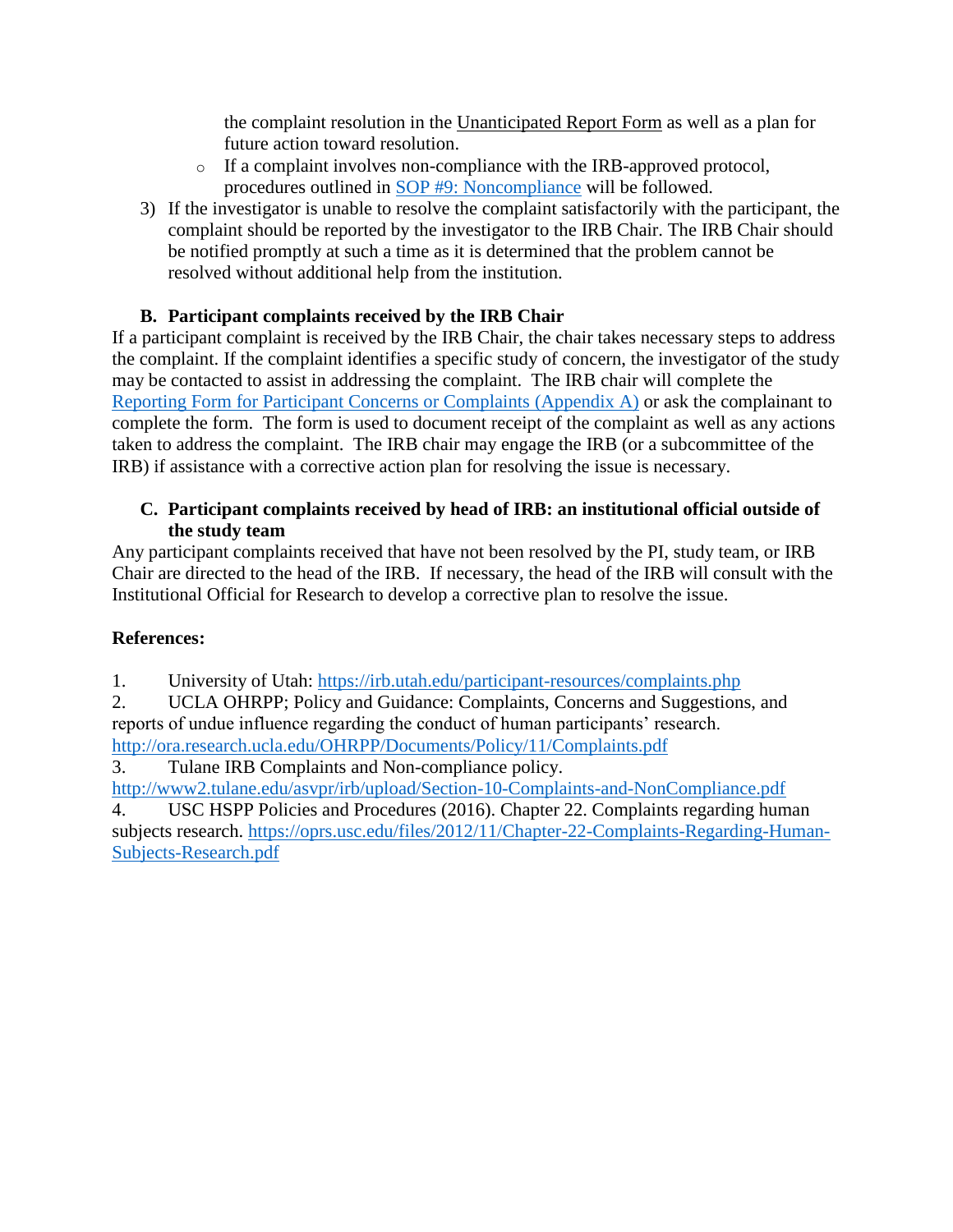#### **APPENDIX A: Please Date Form:** UWO Institutional Review Board **REPORTING FORM FOR PARTICIPANT CONCERNS OR COMPLAINTS**

#### **Participant concerns or complaints may be reported in the following manner:**

- 1) Concerns or complaints may be reported directly to PI and study team.
- 2) If a participant would like to contact someone outside of the PI or study team, this form may be submitted.

#### *Instructions for submitting this form:*

You may choose to use this form to report a concern or complaint. You can send this form in one of three different ways:

**Submit Online Anonymously**: [UW Oshkosh](http://grants.uwosh.edu/sample-page/research-compliance/institutional-review-board-irb/)  [IRB Website](http://grants.uwosh.edu/sample-page/research-compliance/institutional-review-board-irb/)

**Email Form to**: irb@uwosh.edu

### **By US mail:**

Attn: IRB Chair University of Wisconsin Oshkosh Sponsored Programs & Faculty Development 800 Algoma Blvd Oshkosh, WI 54130

#### *There are two additional ways you can choose to report a concern or complaint:*

- You may choose to report your concern or complaint by phone by calling the IRB Chair, Dr, Anca Miron, at (920) 424-2328.
- You can also send a letter to the above address to report your concern or complaint. If you send us a letter, you may find it helpful to use the questions in this form as a guide for the content of your letter.

**Important Note:** All research concerns and complaints are taken very seriously. The information you provide on this form will be kept as confidential as possible. However, we may need to share this information with others in order to follow-up with your concern or complaint. If you wish to report anonymously, you will may submit the form online.

| A. Your Name                                                                                   |           |                  |  |
|------------------------------------------------------------------------------------------------|-----------|------------------|--|
| Name (Optional or                                                                              |           |                  |  |
| Initials Only):                                                                                |           |                  |  |
| May we reveal that you are the source of this<br>concern or complaint to the study's Principal | Yes<br>No | Today's<br>Date: |  |
| Investigator and other study staff?                                                            |           |                  |  |

| B. Personal Contact Information (REQUIRED if you wish to hear back from us regarding |  |                      |                         |
|--------------------------------------------------------------------------------------|--|----------------------|-------------------------|
| this complaint)                                                                      |  |                      |                         |
| Phone:                                                                               |  | Email Address:       |                         |
| Alternate                                                                            |  | <b>Other Contact</b> |                         |
| Phone:                                                                               |  | Info:                |                         |
|                                                                                      |  | Yes                  | If yes, please explain: |
| Are you making this report for someone else?                                         |  |                      |                         |
|                                                                                      |  | <b>No</b>            |                         |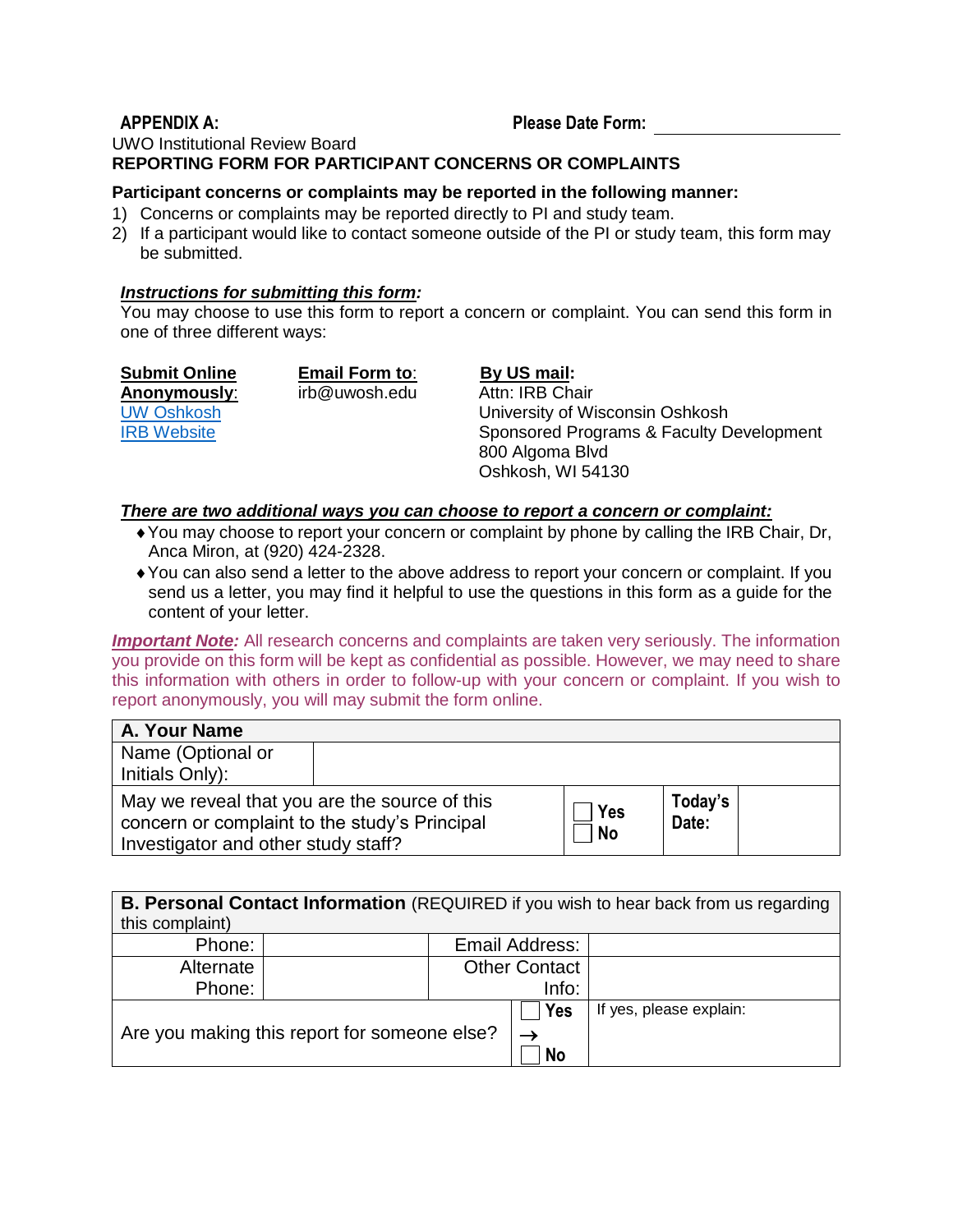| <b>C. Study Information</b>                                                  |  |                               |  |  |  |
|------------------------------------------------------------------------------|--|-------------------------------|--|--|--|
| 1. Please tell us about the study for which you have a concern or complaint: |  |                               |  |  |  |
| Study Name or<br>Description:                                                |  |                               |  |  |  |
| Name of Study<br>Investigator(s):                                            |  | <b>Study Phone</b><br>Number: |  |  |  |

| 2. Please tell us about the research concern or complaint you are reporting: |  |  |  |
|------------------------------------------------------------------------------|--|--|--|
|                                                                              |  |  |  |
|                                                                              |  |  |  |
|                                                                              |  |  |  |
|                                                                              |  |  |  |
|                                                                              |  |  |  |

| 3. Please tell us how would like to see your concern or complaint resolved:                                 |                         |                                                         |  |                                                  |
|-------------------------------------------------------------------------------------------------------------|-------------------------|---------------------------------------------------------|--|--------------------------------------------------|
|                                                                                                             |                         |                                                         |  |                                                  |
| 4. Have you discussed this concern<br>or complaint with the Principal<br>Investigator or other study staff? | <b>Nes</b><br><b>No</b> | If yes, please<br>let us know<br>whom you<br>contacted: |  |                                                  |
| 5. Are you or were you a participant in this<br>study?                                                      |                         | Yes<br><b>No</b>                                        |  | If yes, please answer<br>questions a to d below: |